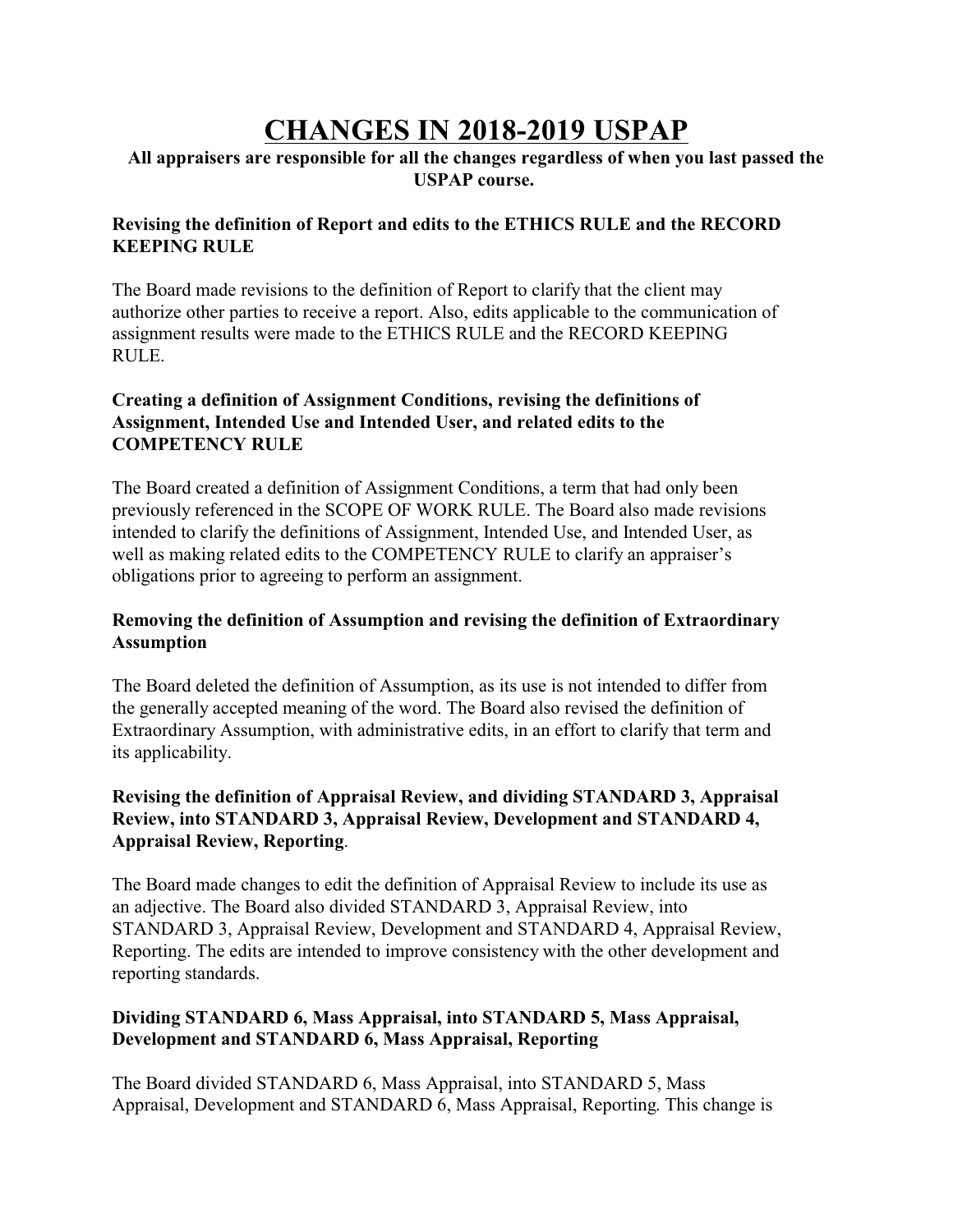intended to create greater consistency among the other development and reporting standards. For example, the term "describe" used in the reporting requirement of a mass appraisal was changed to "summarize" to be more consistent with the requirements of an Appraisal Report.

#### **Removing the term Market Value from STANDARDS 7 and 8**

The Board made changes to the personal property Standards Rules 7-2(c), 7-5, 8-2(a)(v),  $8-2(a)$ (viii) and  $8-2(b)$ (viii) which remove the term market value from the personal property development and reporting standards, in order to clarify that certain requirements are not limited to market value assignments but are required whenever necessary for credible assignment results.

#### **Revision to the personal property certification requirements in Standards Rule 8-3**

The Board made revisions to the personal property certification in Standards Rule 8-3 to allow personal property appraisers, in assignments involving different types of specialties, to sign the certification without making them accountable for the assignment results of items which they did not appraise.

## **Revision to illustration in Advisory Opinion 21, USPAP Compliance**

The Board adopted the addition of a new graphic in Advisory Opinion 21, USPAP Compliance which replaces the Valuation Services chart. The new chart better illustrates the relationship between Valuation Services and Appraisal Practice.

#### **Creation of Advisory Opinion 37, Computer Assisted Valuation Tools**

The Board created Advisory Opinion 37, Computer Assisted Valuation Tools which addresses an appraiser's obligations when relying upon adjustments, trend analyses, or other information generated by software or various online services.

#### **Revisions to Advisory Opinion 31, Assignments Involving More than One Appraiser**

The Board made revisions to Advisory Opinion 31, Assignments Involving More than One Appraiser to help clarify guidance related to significant appraisal assistance.

#### **Revisions to Advisory Opinion 1, Sales History**

The Board made revisions to Advisory Opinion 1, Sales History to help clarify guidance related to an appraiser's proper analysis and reporting related to a subject property's prior and pending sales and current listings.